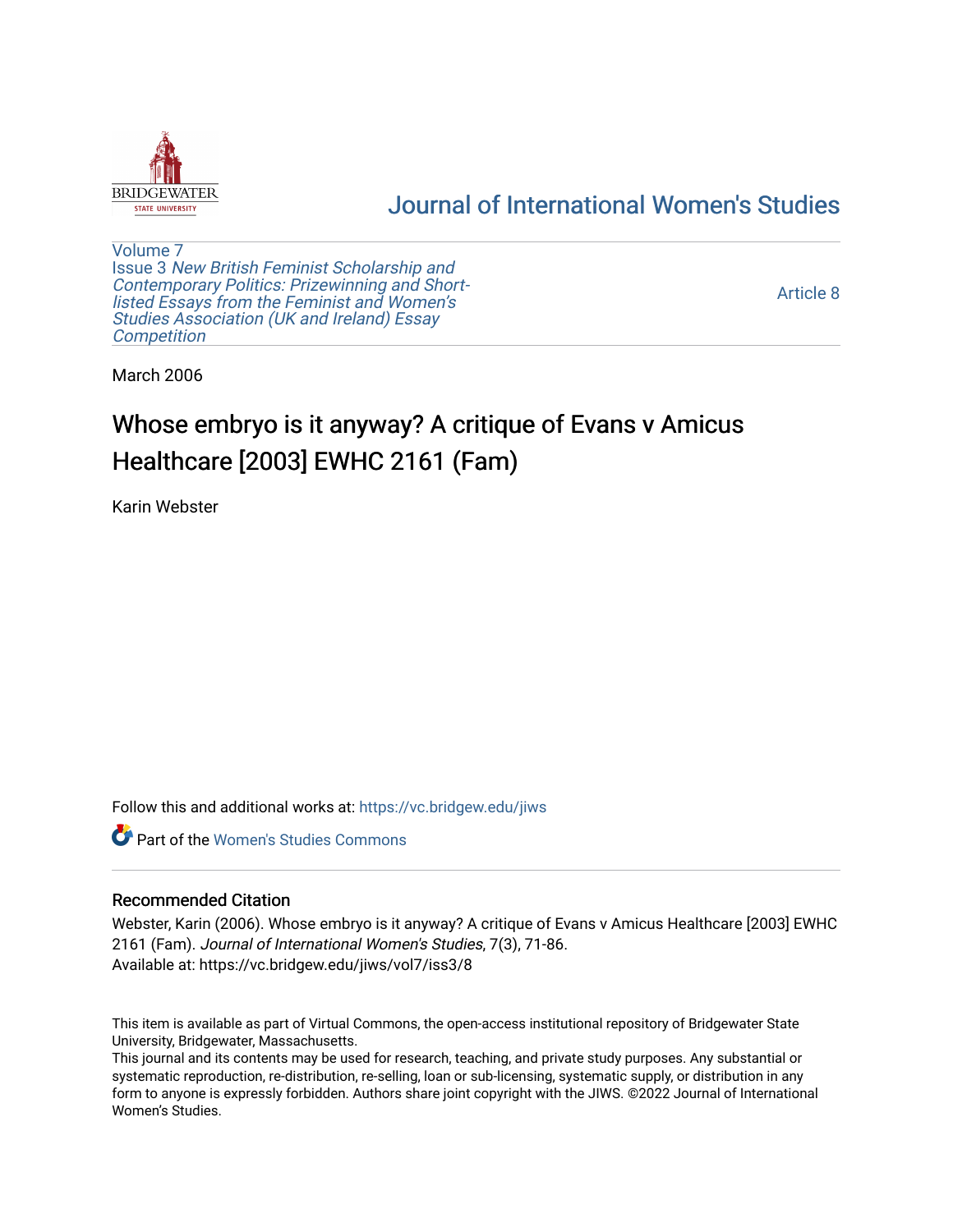This journal and its contents may be used for research, teaching and private study purposes. Any substantial or This journal and its contents may be host to respace, leading and private stagy parposes. Any substantial or<br>systematic reproduction, re-distribution, he selling, heart of sub-licensing, by stearatic supply or distribution to anyone is expressly forbidden. ©2006 Journal of International Women's Studies.

## **Whose embryo is it anyway? A critique of** *Evans v Amicus Healthcare* [2003] **EWHC 2161 (Fam)**

By Karin Webster<sup>1</sup>

#### **Abstract**

 In this paper I critique aspects of the law relating to in vitro fertilisation ('IVF') treatment in the United Kingdom. Focusing on the case of Evans v Amicus Healthcare Ltd [2003] EWHC 2161 (Fam), where two women sought to have their embryos transferred after the consent of their partners had been withdrawn, I discuss the legal constructions applied to embryos and participants to IVF treatment.In the Evans case the Judge's decision to reject the women's claim was popularly accepted as morally, ethically and legally correct. I argue, however, that because the treatment of embryos is founded upon a constructed (and changeable) division between a human subject and an object of property, there is no greater coherence or legitimacy in the current law than would have been the case had the claimants' submissions been accepted. I then discuss how a presumption of equal rights over the embryo can, in practice, consistently prejudice the interests of women despite an appearance of neutrality. Drawing on the work of Michel Foucault and Judith Butler I go on to consider the ways in which law manages to appear fair and neutral despite its internal inconsistencies. Finally, I explore some alternatives to the current law.

*Keywords:* In-vitro fertilisation; human embryos; queer theory; legal aspects

#### **Introduction**

 $\overline{\phantom{a}}$ 

In the case of Evans v Amicus Healthcare Ltd (the 'Evans' case) two women who had been undergoing IVF treatment with their partners wanted the embryos transferred after the breakdown of their relationships. Each couple had signed consent forms in accordance with Schedule 3 to the Human Fertilisation and Embryology Act 1990 ('the 1990 Act') stating that the embryos were to be used in providing treatment services to the person giving consent and another specified person together. On the breakdown of the relationship the male partners decided they no longer wished to proceed with treatment and expressed a desire to have the embryos destroyed. In accordance with Sch. 3, para. 4(2), either party to IVF treatment is free to vary or revoke consent prior to the 'use' of the embryos. Justice Wall held that 'use' meant the transfer of the embryos to the woman. In addition, the consent given had been for 'treatment together' and once the relationship had broken down the couples could not be said to be undergoing 'treatment together'. The consent originally given, even if not expressly varied or revoked, would have been ineffectual for the purposes of enabling the woman to proceed. Furthermore, s. 13(5) imposed a requirement to take into account the welfare of any child born as a result of treatment, including the need of that child for a father. In the interests of certainty of

<span id="page-1-0"></span><sup>&</sup>lt;sup>1</sup> Karin Webster completed her MSc in Gender, Culture, Politics at Birkbeck College, University of London in 2005. She has been working as an Editor in the legal publishing industry since graduating with a law degree from the University of Warwick in 1998 and hopes to study for a PhD in the future. This paper is a modified version of an essay written for a 'Law and the Body' course at Birkbeck College.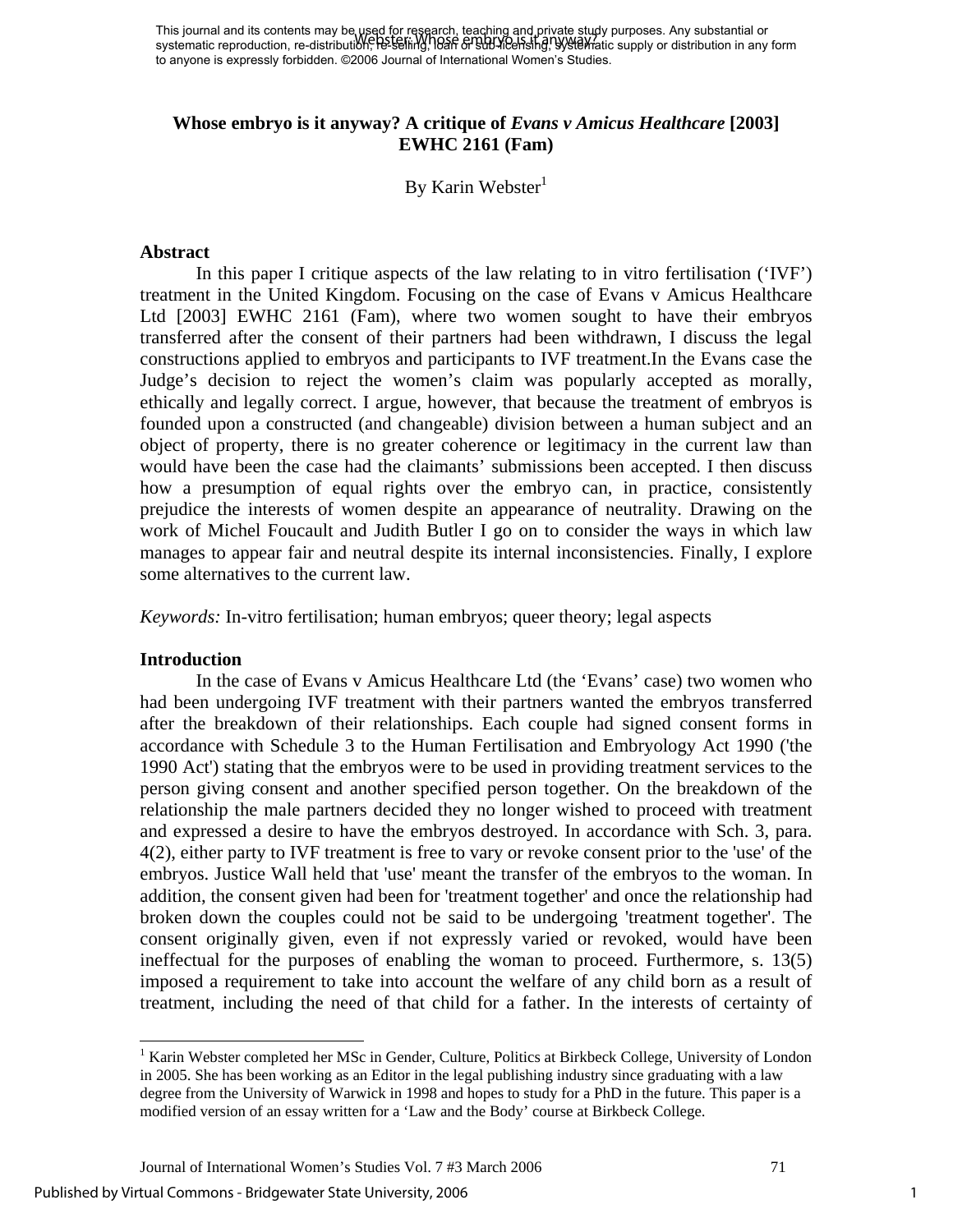outcome the Judge accepted the defendants' argument that the embryos should be destroyed. Other submissions were made based on the European Convention of Human Rights and promissory estoppel. However, the scope of this essay will be restricted to the operation of provisions of the 1990 Act and policy considerations underlying it.

Firstly I will critique the constructions employed in the Evans case and the 1990 Act. Focusing on the construction of the embryo in law when outside the body, I will examine why the point of irrevocable consent is at the point of transferral and discuss the allocation of equal rights over the embryo. As part of this analysis I will show how the law appeals to different meanings of 'nature' and 'the body' within the Act to the extent that its justifications are inconsistent and derive no legitimacy from nature. Secondly, having denaturalised the current law I will widen the analysis to show how IVF and the operation of the 1990 Act affects men and women differently to such an extent that a neutral approach is not adequate to protect the interests of women. Thirdly, I will examine how the current law secures its claims to moral and ethical correctness before finally considering some alternatives to the current law.

#### **The embryo and boundaries of the body**

In law the embryo is deemed to be a special object over which the gamete providers have certain rights and interests<sup>[2](#page-2-0)</sup>. In line with the treatment of other body parts, the law has refused to accept that embryos can be objects of property. Once transferred to the woman, the embryo becomes part of her and it is only at this stage that the male gamete provider cannot withdraw consent<sup>[3](#page-2-1)</sup>. In order to understand and critique the law's position on this issue it is necessary to investigate the ways in which the body and the subject are conceptualised in law and the role of the law of property relations in regulating space and boundaries between subjects.

#### *Legal personality and the subject/object dichotomy*

The liberal tradition's model of personhood has the characteristics of being autonomous, whole, rational, self-determining and self-owning (see Davies and Naffine, 2001[,](#page-2-2) pp. 51-73). John Locke  $(1690)^4$ , in particular, is credited with the development of ideas concerning self-ownership. According to Margaret Davies (Davies, 1994, p. 380), self-ownership generally refers to the division between mind and body; subject and object: the mind/subject is owner of his body/object. It can be seen that property is based on the existence of the liberal legal subject because it is concerned with the relationships between subjects as autonomous and bounded persons. In addition the purpose of property is commonly described as being the protection of the space of the individual as against the collective and can actually be a means of realising the self<sup>[5](#page-2-3)</sup>.

<span id="page-2-0"></span> $2^2$  There is no property in an embryo, but in contrast to a fetus, both gamete donors have an interest in, and rights over, the embryos they have created. Those rights are governed by the [1990] Act. The embryo, however, cannot be considered a person, or to have a "qualified" right to life' - see Evans v Amicus Healthcare [2003] EWHC 2161 (Fam) (hereafter referred to as 'Official Transcript') at para. 178.

<span id="page-2-1"></span> $3$  See the Human Fertilisation and Embryology Act 1990, Sch. 3, para. 4.

<span id="page-2-2"></span><sup>&</sup>lt;sup>4</sup> Though the Earth, and all inferior Creatures be common to all Men, yet every Man has a *Property* in his own *Person.* This no Body has any Right to but himself. The *Labour* of his Body, and the *Work* of his Hands, we may say, are properly his.' See Locke, 1690, ch V, para. 27, 287-8.

<span id="page-2-3"></span><sup>&</sup>lt;sup>5</sup> For a more detailed explanation of the relationship between property and personality, see Davies and Naffine, 2001, pp. 1-21.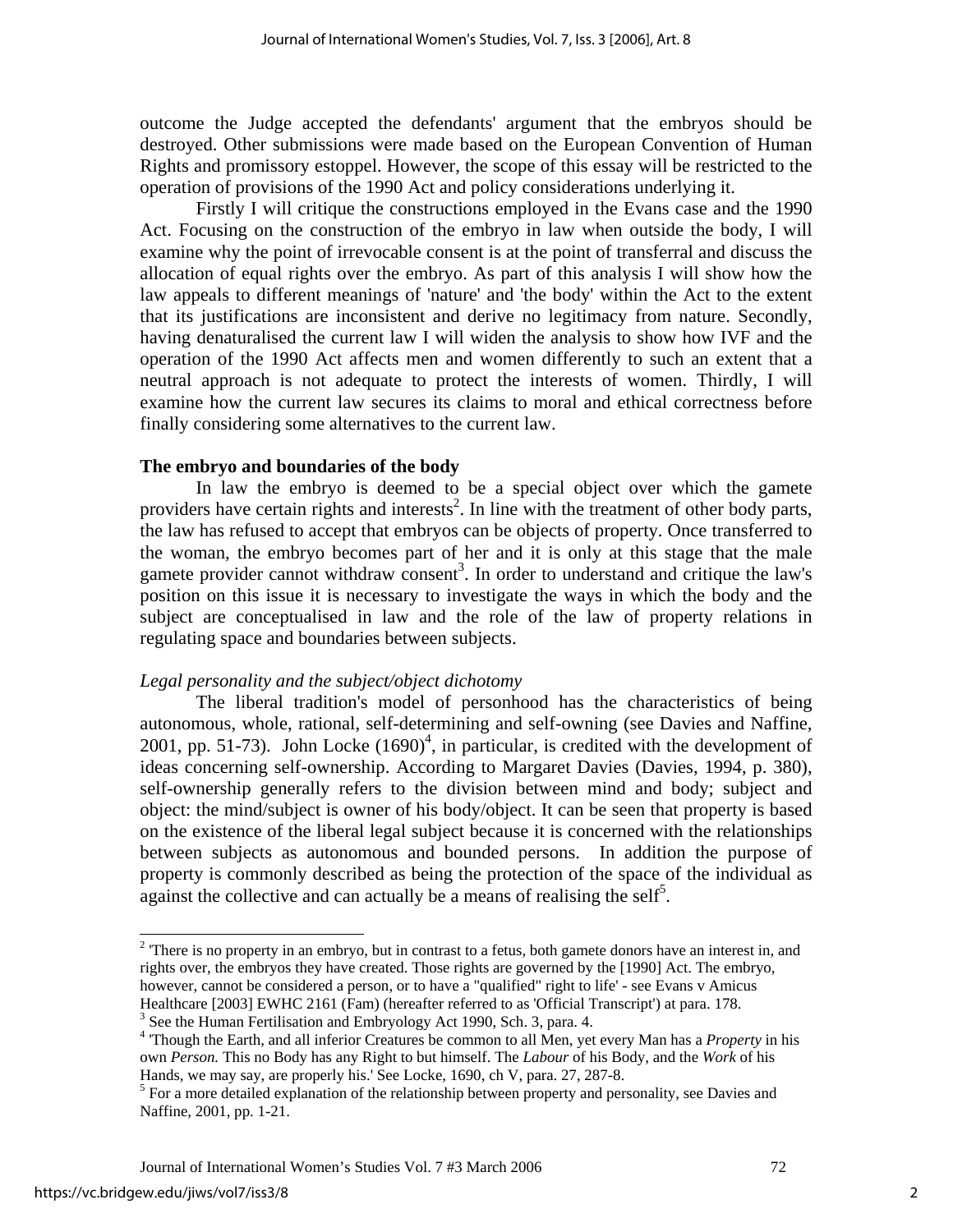However, concepts of self-ownership and property sit uneasily with ideas of personhood because self-ownership creates the potential for the body, as object, to be owned and controlled by someone else. Bodily integrity is therefore given legal protection so as to safeguard the freedom and autonomy of individuals<sup>[6](#page-3-0)</sup>. Furthermore, in order that bodies are not subject to commodification or alienation, the law refuses to recognize bodies or body parts as objects of property. In law, human beings can only be subjects. Although conceptually linked, an attempt is thus made to keep personhood and property distinct. Margaret Davies and Ngaire Naffine note, however, that the opposition between subject and object is historically variable. For example, slaves were once considered property in some jurisdictions, and women were for some purposes subjected to the legal control of a father or husband (Davies and Naffine, 2001, p. 24).

Following the work of post-structuralist theorists (eg Derrida, 1976, 1978), it can be seen that in language the person is understood as whole through the dichotomization of mind and body: the body comprises what the mind is not. However, concepts that are positioned as oppositional to one another are in fact relational; a concept needs an opposition for its very definition and existence. Rather than existing as natural phenomena matter attains meaning through discursive constructions. Applying this approach to an analysis of the legal subject, the body is not just matter existing in nature; rather the law's construction of the human subject invests it with meaning: the body is a physical, material representation of the human subject. Its inviolability is essential for the concept of personhood to remain intact.

Property and personality are also positioned as opposites: the individual's interests sit in opposition to those of the collective. However, as has been stated above, they seek to protect the same model of personhood. In addition Jennifer Nedelsky has pointed out that property as a concept is relational (Nedelsky, 1991, pp. 162-89). The existence of something as *mine* depends on the recognition of the right to call it mine by the collective. The opposition of individual against the collective can thus be shown to be merely one construction of the relationship between subjects. It emphasizes the isolation, independence and fixed boundaries of individuals, glossing over aspects of dependence and connections with others in the process.

#### *Applying theory to reproduction*

The dichotomy of subject/object ensures that once outside the body, the egg and the sperm are treated as alienable objects over which the subject has control. Law's reluctance to treat such body parts as objects of property reflects the tension arising from the uneasy proximity between concepts of personality and property. However, the binary of subject/object used to categorise all matter in law ensures that body parts must either be treated as human subjects or objects of property<sup>[7](#page-3-1)</sup>. The law's determination that a foetus inside the womb is not a legal human subject renders it difficult for the law to consider embryos as anything other than objects. It adopts a piecemeal solution to the

l

<span id="page-3-0"></span><sup>&</sup>lt;sup>6</sup> There are, for example, a number of criminal provisions geared towards the protection of bodily integrity (eg. Assault; Grievous Bodily Harm).<br><sup>7</sup> This point become particularly clear when we consider the definitions and meanings attached to 'property'.

<span id="page-3-1"></span>According to Margaret Davies, '"Property" is primarily a relation between legal subjects which has things as its focus' (Davies, 1999, p. 328).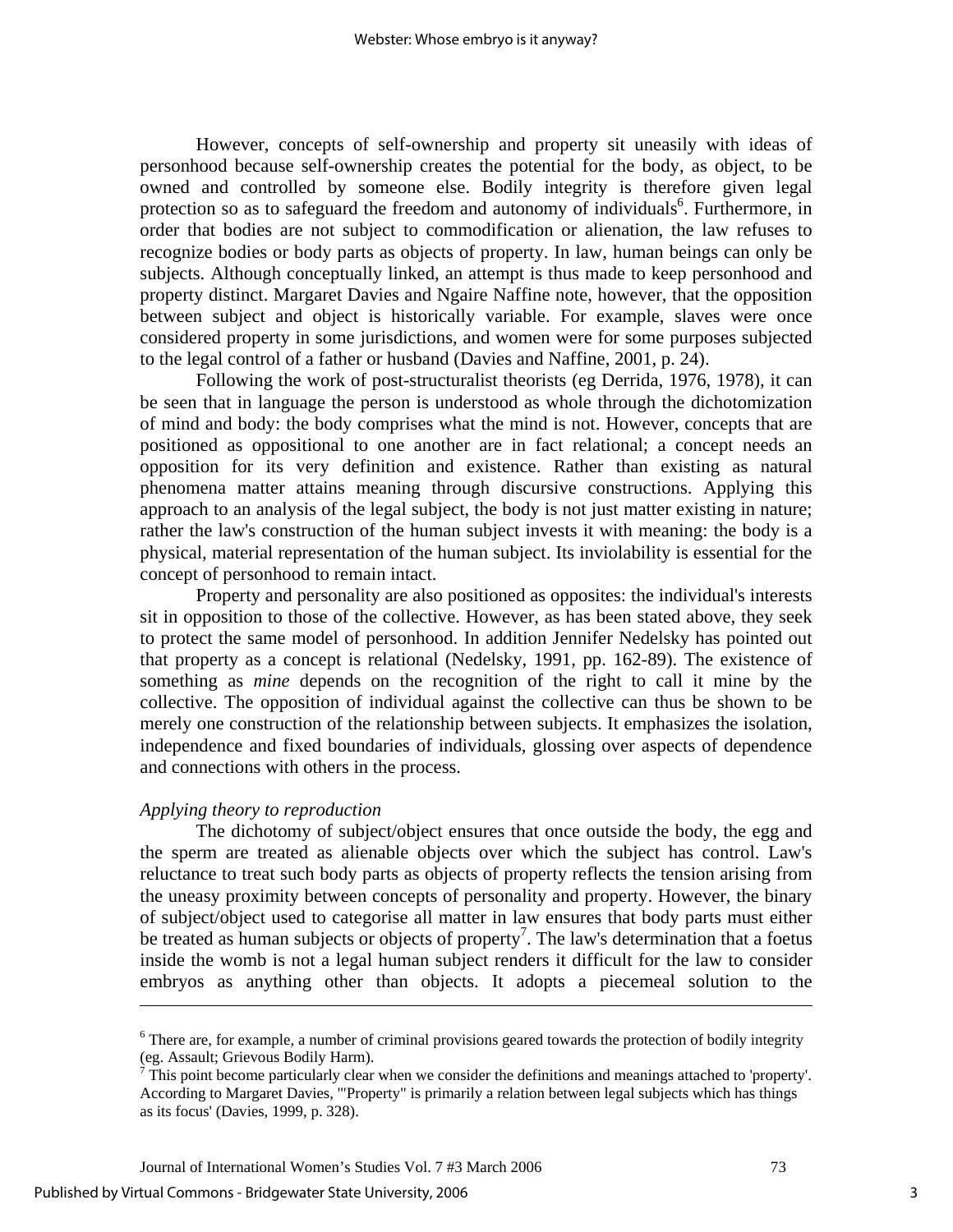uncomfortable fact that gametes are necessarily more like objects of property than anything else in law. Its position is reinforced by appeals to the higher status and natural form of human life.

The point of irrevocable consent in the 1990 Act can be analysed in a similar manner. At the point of transferral, the embryo becomes part of the woman. Following the liberal concept of personhood, interference with her bodily integrity against her will cannot be thought of as anything but unlawful. Outside the body, however, the embryo takes on a different form. It is an object that is neither part of male or female subject and the law acquires the role of managing relations between the subjects who claim an interest in the object.

#### *Limits of existing legal concepts*

The persistence of the subject/object distinction underpinning the construction of the autonomous legal subject is tested when confronted with phenomena that do not easily fit into either classification. This was recognized during debates on the Human Fertilisation and Embryology Bill by Lord Hailsham:

A human entity which is living is not a chattel and neither is it a person in the ordinary sense [...] It is wrong to try to define a human embryo in terms of existing legal definitions which are plainly inapplicable to human embryos. Why must an embryo be one or the other? Why cannot it be just an embryo? (Hansard Vol. 515, col 750-1)

I would agree that meanings arising from the oppositional human/non-human binary simply do not fit the meaning the embryo culturally acquires or the relationship of the gamete providers to it. This would indicate that it is an unsatisfactory way of managing the relationship between gamete providers<sup>[8](#page-4-0)</sup>. I would submit, however, that the treatment of an embryo as neither chattel nor a person is currently unachievable because the subject/object dichotomy is still in place, both in law and in broader understanding. For the special status of an embryo to have real meaning in legal discourse, meanings attached to a whole range of legal concepts and binaries would need to be rethought. The allocation of something to the category human as opposed to non-human, for example, transforms the rights and privileges available.

In defense of the current position it could be said that the subject/object dichotomy is necessary in order to protect the natural vulnerability of the embryo outside the body as compared to inside. In this respect it does derive some legitimacy from nature because of the physical form it takes. However, I would submit that it does not

<span id="page-4-0"></span><sup>&</sup>lt;sup>8</sup> Similar challenges to the idea of legal personality surfaced on debates concerning abortion (as to which see generally, Petchesky, 1990). The construction of the legal subject as autonomous and whole means that the law cannot recognize a pregnant woman as a legal personality. Arguments polarised into two camps: those who assert the right to life for the foetus on the one hand, and those who defend the woman's autonomy and right to choose on the other. This description designates the woman's body as a battleground, the foetus and woman battling against each other. Other conceptualisations which would perhaps better describe the relations between foetus and mother and the relationship between the mother and other involved parties are rendered unspeakable. The law's unsatisfactory solution is to make a distinction between capacity to exist as an independent autonomous being on the one hand and physical dependency on the mother on the other.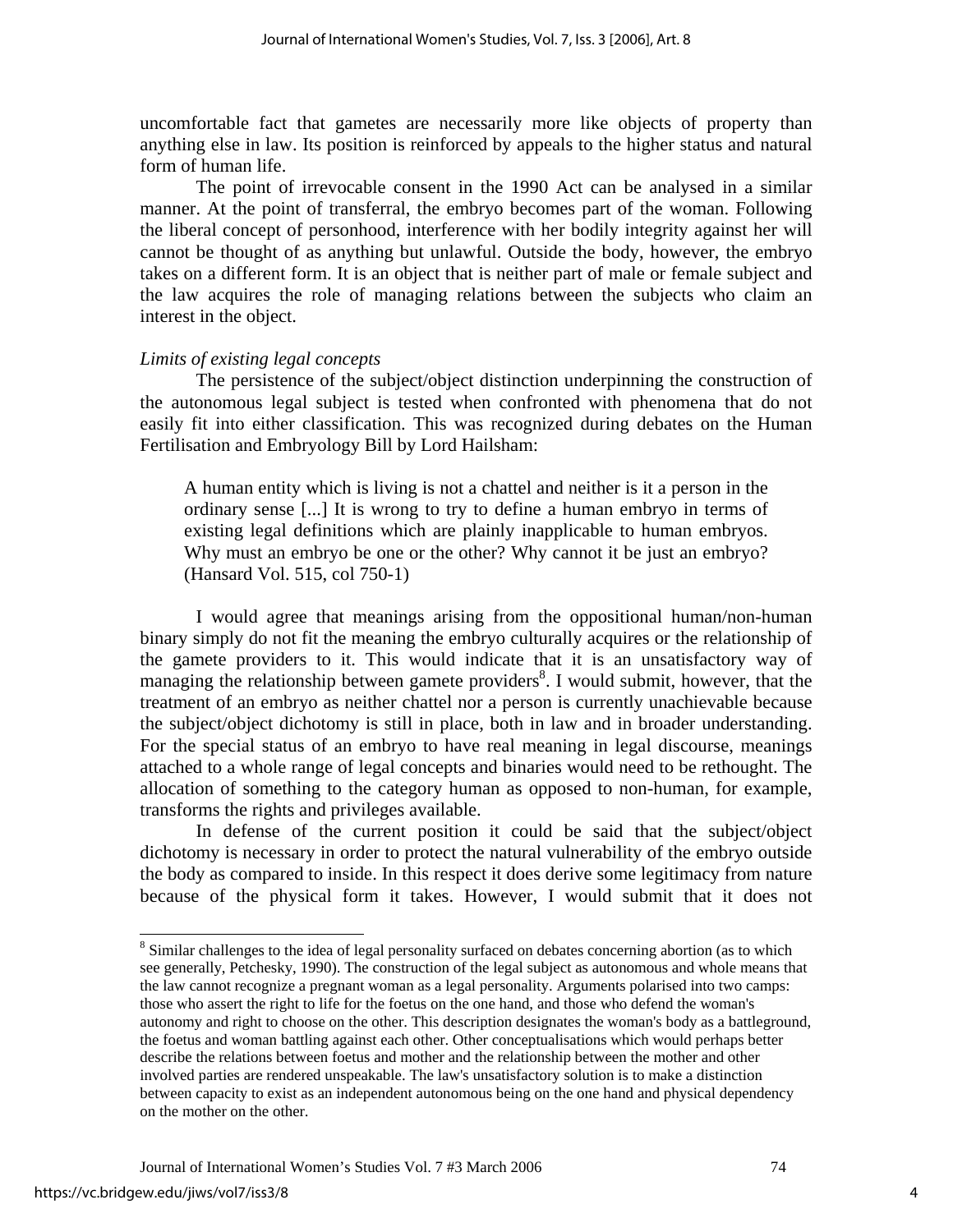necessarily follow that because the embryo needs legal protection as an object for one purpose, that all the associated meanings arising from being designated an object are appropriate to embryos $9$ .

#### *Allocation of rights and interests in the embryo and the use of nature*

The law allocates equal rights over the embryo according to its biological constitution. The biological, natural reasoning for equal treatment supposedly positions the embryo outside culture and signification<sup>10</sup>. Again, the subject/object dichotomy ensures that debate concerning the embryo is polarised and makes only two *meaningful*  choices possible. As an object, the embryo is treated as conceptually distinct from any subject. The experiences of the gamete providers and also, therefore, consideration of gender are irrelevant.

Both the 'natural' and 'equal' aspects of this construction of the embryo are problematic and I will explore these in turn. At several points in the 1990 Act, the law appeals to nature to justify its position. However, even within this narrow framework it can be seen that the use of the 'natural' is internally inconsistent and incorporates social values through the back door. The law defines the natural and the meanings arising from it and, moreover, decides at what point the natural is relevant<sup>11</sup>. This point is evidenced by the fact that construction of the embryo follows biological constitution in an unquestioning manner yet at the same time the natural method of reproduction is deemed to be unfair, irrational and in need of control. This is consistent with Alan Hyde's (1997) analysis that the law constructs different bodies for different purposes: sometimes it is sacred and other times it is a threat to society. The construction of the body in this instance is the same as that relied on to justify the refusal to acknowledge property in the body. Human life is positioned as special and possessing ontological quality.<sup>[12](#page-5-3)</sup>

Similar inconsistencies arise when applying equality rhetoric to actual disputes. Where both parties have equal rights but cannot come to an agreement, appeals to judicial authority are often made in order to reach a final decision. At this point any notion of 'equal rights' is replaced by a judge's view of a compromise or a desirable outcome. Where a stalemate has arisen, equal rights are necessarily transformed into something

<span id="page-5-0"></span><sup>&</sup>lt;sup>9</sup> This example is a good illustration of the strength of the association of different meanings attached to the subject/object dichotomy. In the final part of this essay I will explore the intersection of different concepts which produce a seemingly natural result.

<span id="page-5-1"></span> $10$  In the following section of this essay I will argue that as with the human body as a whole the embryo is invested with meaning and does not just 'exist'.

<span id="page-5-2"></span><sup>&</sup>lt;sup>11</sup> Here there are certain similarities to debates over the public/private divide. Nikolas Rose explained when talking about the regulation of marriage, divorce and sexual behaviour: 'Designating them as personal, private and subjective makes them appear to be outside the scope of law as a fact of nature, whereas in fact non-intervention is as socially constructed, historically variable, and inevitably political decision.' (Rose, 1987, pp. 64-5).

<span id="page-5-3"></span> $12$  Such inconsistencies can also be seen in law's relationship with medicine. Medicine is represented as a means of controlling the unruly natural, but attitudes surrounding cloning and sex selection illustrate how it can also represent a danger to society. That inconsistent meanings are given to medicine, nature, the body, does not seem to diminish the degree of legitimacy they have in legal discourse. Paradoxically, the one consistent meaning they seem to have as signifiers is that they are powerful speakers of truth. Ways in which the law manages to achieve this respect are explored in the final part of this essay.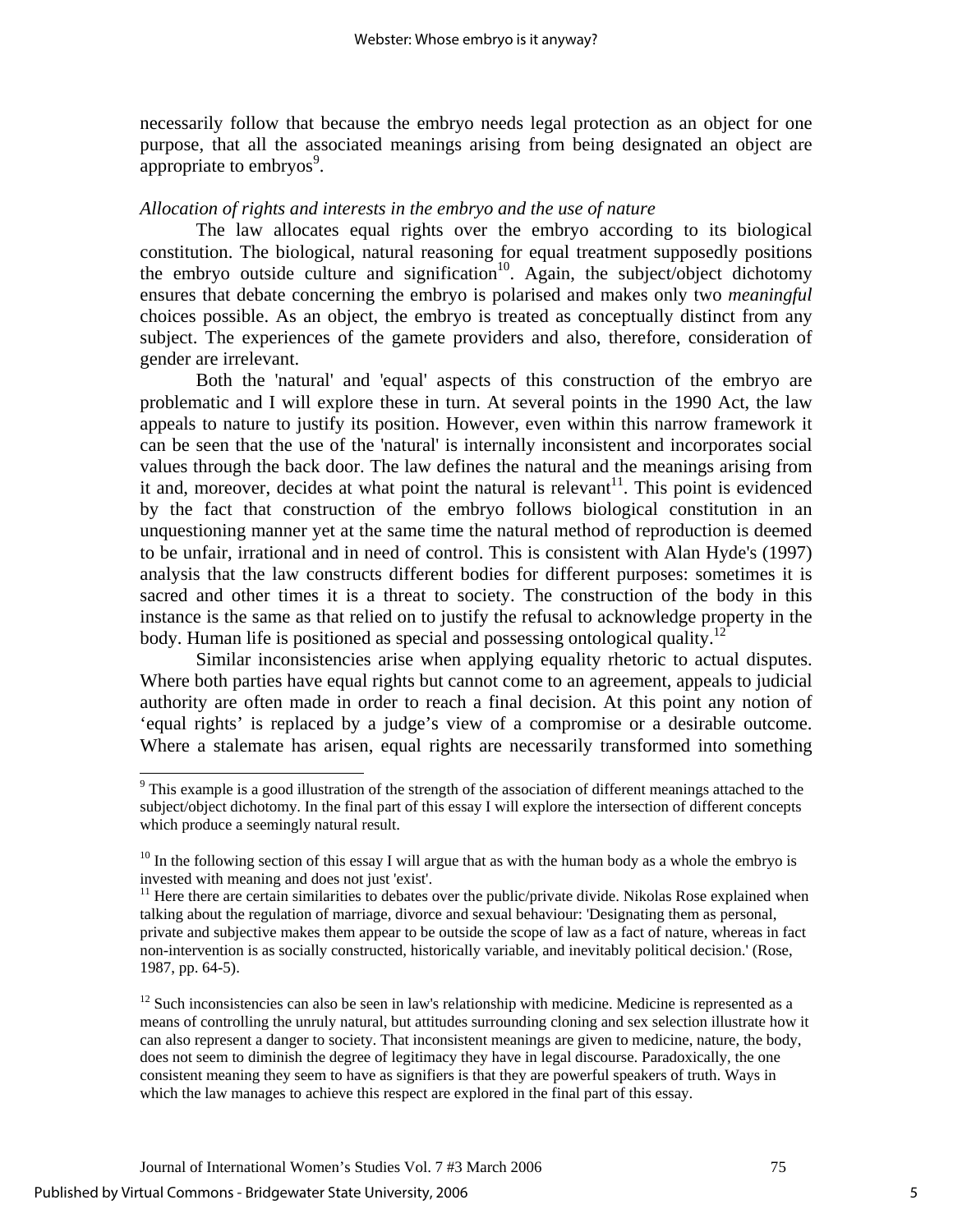that is more or less than equal according to the decision eventually made. In this case, the defendants wanted the embryos to be destroyed and they got their wish. Surely if rights were equal the law would be prevented from doing anything with the embryos unless the parties were in agreement. Even without judicial intervention, if consent can be withdrawn at any time prior to transferal then 'equal rights' is of questionable meaning. In such situations one party has the monopoly on decision-making whilst the other party's opinion is legally irrelevant. This total exclusion of a woman's voice shows how 'equal rights' can be an extremely misleading construction of the relationship between the parties. The law does not engage with any debate on the precise meaning and application of equality, however, but circumvents the issue by relying on the desirability of certainty - another construction that is sometimes deemed suitable and sometimes is not. In this case, it was decided that the embryos should be destroyed so as to bring peace of mind to the defendants and provide a final resolution to the matter. However, such certainty could alternatively be viewed as a sign of inflexibility and a possible source of injustice.

#### **Sex discrimination?**

Evidence filed for the Secretary of State in the Evans case identified 'clarity and certainty in the relations between partners' and 'equality of treatment between the parties' as policy considerations underlying the consent regime in the 1990 Act (Official Transcript, para. 186). Social and personal investments are rendered invisible. The success of this policy was claimed to be evidenced by the fact that there had been no litigation between parties to IVF treatment until the Evans case whereas in the United States there were several examples<sup>13</sup>. In the following paragraphs, I will explore the different positions occupied by men and women, to show that a presumption of 'equality' is inappropriate.

Both the subject/object distinction and allocation of equal rights on a biological justification sit uneasily with women's relationship with their embryos. If the narratives of the claimants in the Evans case are studied it can be seen that the position of the embryo is far from neutral and beyond interpretation. There was even recognition of the different investment the two claimants had in their embryos<sup>14</sup>. Such investment, however, is given no value in law. Different treatment of embryos outside the body compared to inside seems artificial when the woman's subjective feelings and her investment in the embryo do not transform according to its physical location. The physical boundaries of the body are assumed to correlate with the individual's psychological identification, but this assumption is clearly tested by IVF cases where consent to the removal of eggs is only given for the purpose of enabling fertilisation to take place before being placed back inside the patient. The woman's subjective identity does not correlate with that of the bounded autonomous subject. In addition, the status of the embryo as 'special' and as signifying a potential life is artificial when it is considered that it needs the woman's body to develop.

Moreover I would submit that the gender-neutral framing of the Act's consent

<span id="page-6-0"></span> $13$  This is a strange argument because no litigation could mean a number of things. It could also mean that a section of society is powerless and is given no voice or protection in law. It may be that there has been no litigation because there is certainty that the person wishing to reproduce has no case.

<span id="page-6-1"></span> $14$  Whilst much sympathy was afforded to Evans because the embryos being fought over in her case represented her only chance of having a child that was genetically connected to her, Hadley's situation was said to have 'none of the poignancy' of Evans's case because she already had a grown-up daughter and it was not impossible for her to conceive naturally in the future (Official Transcript, para. 101).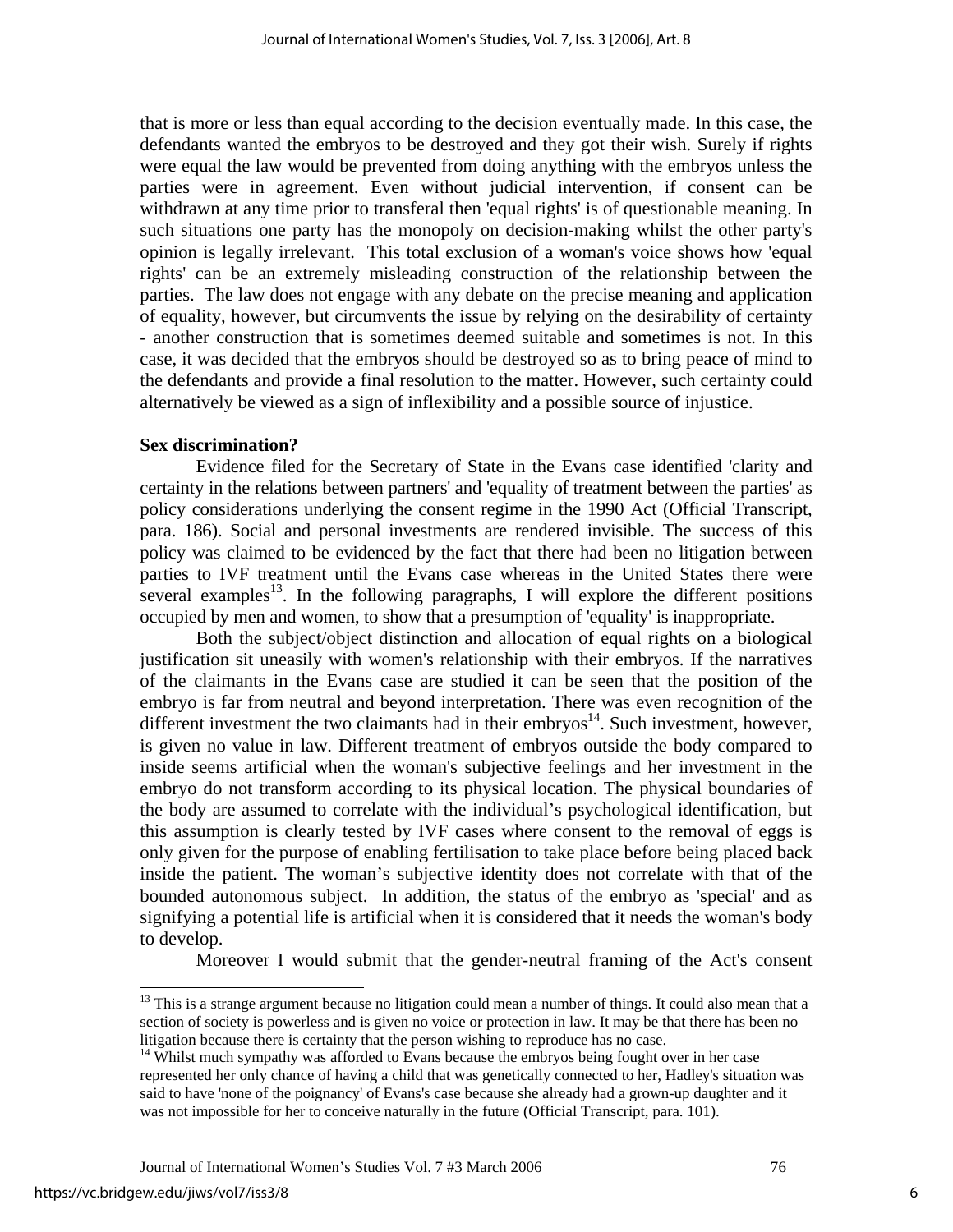provisions<sup>15</sup> are unhelpful and misrepresentative of the facts. 'Treatment together' might reflect biological contribution but the presumption of equality ensures that many crucial facts surrounding a dispute are rendered totally irrelevant. In the vast majority of cases the woman undergoes all the surgical treatment whereas the man's provision of sperm is usually a simple procedure<sup>16</sup>, yet the framing of the law ensures that these differences remain well hidden. This is not to say that the man does not have an interest and investment in the embryo, but I would submit that the positions and perspectives of the two parties are, in any given case, sufficiently different for a gender-blind approach to be inappropriate.

An example of the dangers of a gender-blind approach can be seen in the judgment of Justice Wall in the Evans case:

It is not difficult to reverse the dilemma. A man has testicular cancer; his sperm is preserved prior to treatment and used to create embryos with his partner. The couple then separate before the embryos are transferred into the woman. Nobody would suggest that the woman could not withdraw her consent to treatment and refuse to have the embryos transferred into her. The statutory provisions, like Convention Rights, apply to both men and to women. (Official Transcript, para. 320)

The above paragraph assumes that the position of men and women can be simply reversed. Whilst it is acknowledged that there are occasions where men have to undergo surgical procedures to collect sperm, to assert that it is matter of reversal is to ignore the different physical and social realities of male and female parties in the IVF process. It could be argued that pregnancy places a longer-term and more total physical demand on a woman's body than the extraction of sperm but even if this approach is rejected, any presumption of equality is problematic when the physical contributions of men and women are so fundamentally different and the circumstances surrounding that contribution can vary so widely. Constructing the issue as a simple reversal is also likely to result in unfounded assumptions concerning the types of procedures usually undertaken and the forms of contribution that are most often made. Harvesting eggs is likely to be more common than sperm extraction and, moreover, women still tend to bear the burden of most of the childcare responsibilities. In addition, it could even be argued that the social consequences of *not* becoming a parent are not equal for some men and women. There are still elements of constructed subjectivity that equate motherhood with womanhood. Fatherhood, on the other hand, does not currently have such social and cultural significance in constructing manhood<sup>17</sup>. Commentators criticising decisions of

<span id="page-7-0"></span><sup>&</sup>lt;sup>15</sup> See the Human Fertilisation and Embryology Act 1990, Sch. 3, para. 2.

<span id="page-7-1"></span><sup>&</sup>lt;sup>16</sup> This was explicitly recognized by Justice Wall in Evans v Amicus Healthcare: 'There are, of course, elements of artificiality about the argument because, in conventional terms, the only "treatment" undergone by Mr Johnston was the provision of his sperm' (Official Transcript, para. 135).

<span id="page-7-2"></span> $17$ <sup>17</sup> This is a problematic argument because feminists have long been trying to escape the danger of women being defined by their reproductive capacity and, in addition, there is no consensus that the best way to deal with inequality is to focus on the differences between men and women. However, it is beyond the scope of this essay to engage with the relevant merits of different arguments in this matter. My purpose, rather, is to point out the limitations of a gender-blind approach and show why different approaches need to be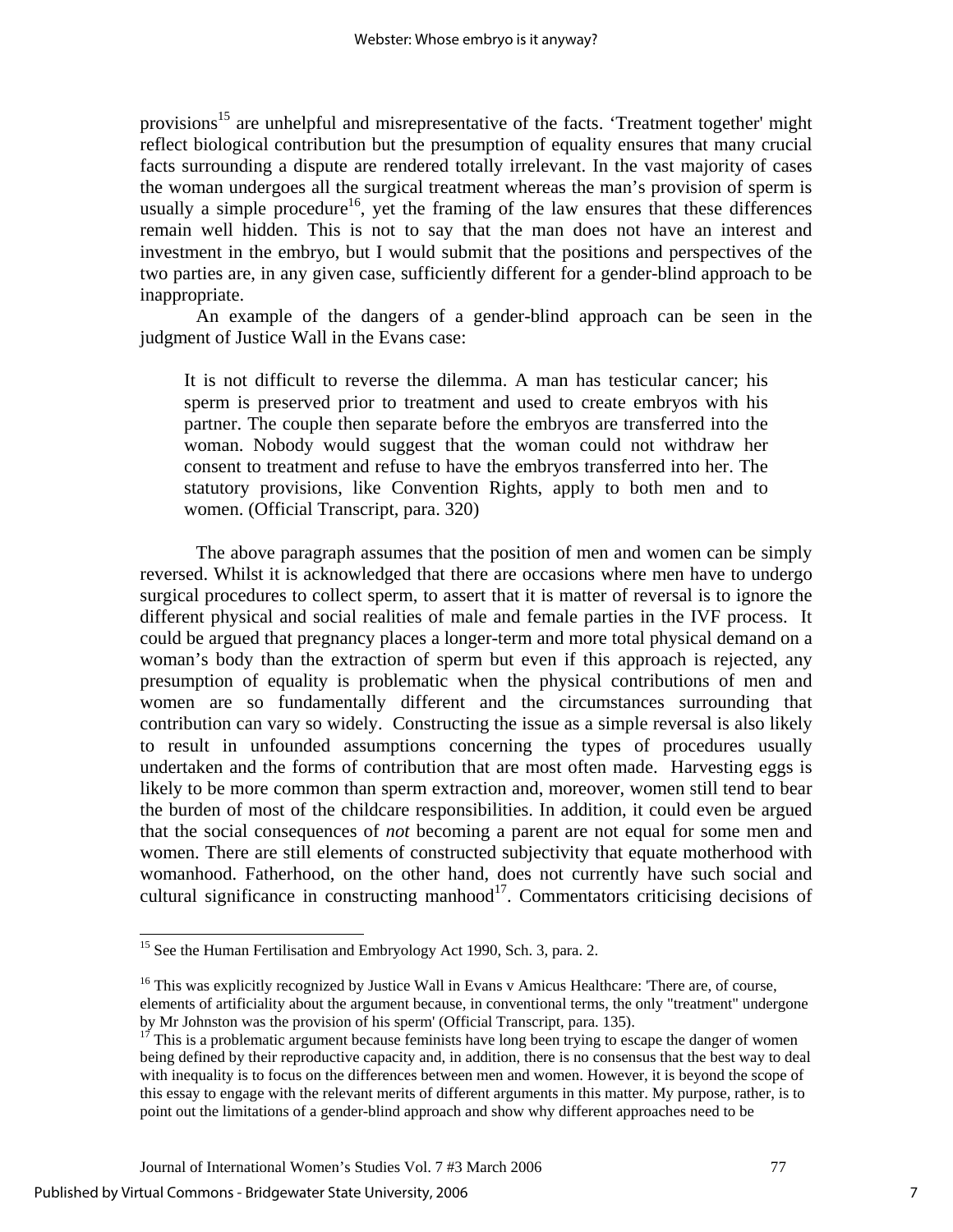the American courts have made similar points (see, for example, Pachman, 2003). Although the situation of women in the American courts is arguably little better than in Britain<sup>18</sup>, the existence of case law on the subject at least makes the inequality more visible - the person wishing to continue with IVF treatment is invariably the woman (see Steinberg, 1998, para. 325). Given the issues raised above this should not be surprising. However, the framing of the legislation in Britain has kept such inequality hidden and this stifles debate.

In practice, therefore, I would suggest that the application of 'equal treatment' means that the contribution of the woman is likely to be ignored and under-valued. Rather than assess the respective worth of male and female contributions, however, the aim here is to highlight the absence of such considerations in the law and the negative consequences this has. The Evans case demonstrates that the ability of the law to effectively manage relations between individuals and provide just solutions to disputes is compromised when its construction of a problem operates at such a high level of abstraction. The refusal to incorporate considerations of sex and gender concerning a matter that is saturated with sex and gender precludes any in-depth analysis of a dispute.

Interestingly, the 1990 Act applies an abstract, neutral meaning of equality in Sch. 3, para. 2, where recognition of difference would seem to be more appropriate, yet elsewhere makes a distinction between the social roles of men and women as parents. S. 13(5) of the 1990 Act provides as follows:

(5) A woman shall not be provided with treatment services unless account has been taken of the welfare of any child who may be born as a result of the treatment (including the need of that child for a father), and of any other child who may be affected by the birth.

Emily Jackson (2001, p.192) has pointed out that whilst the phrasing of the subsection focuses on the welfare of the child, the real requirement is for clinics to look at the patient's aptitude for parenthood<sup>19</sup>. As agent of the state the clinic ensures that a rational decision is made: the dividing line between public and private is redrawn. The assumption must be therefore that women cannot be trusted to make responsible decisions in the interests of society. The picture of a woman that emerges in the Evans case is of a person whose decisions are potentially irrational - she is controlled by her emotions and behaves according to her natural instinct to want a child<sup>20</sup>.

discussed.

<span id="page-8-0"></span><sup>&</sup>lt;sup>18</sup> In many courts a right not to procreate appears to override any other interests parties may have: see, for example, Davis v Davis 842 S. W 2d 588 and AZ v BZ 725 NE 2d at 1058.

<span id="page-8-1"></span><sup>&</sup>lt;sup>19</sup> lan Kennedy and Andrew Grubb have also put forward a similar criticism: 'If there is an option to bring about the birth of a child, it can never (or almost never) be in its welfare or interests not to be born [...] Thus, the reference in s. 13(5) to the child's 'welfare' cannot have its ordinary family law meaning. Instead, s. 13(5) must be directing us elsewhere and this can only be to the suitability of the proposed parent(s). Given that those who become parents by conventional means do not need to pass any suitability test, the dangers of prejudice and discrimination are obvious.' (Kennedy and Grubb, 2000, p. 1274).

<span id="page-8-2"></span><sup>&</sup>lt;sup>20</sup> Because Evans is thought of as being controlled by her bodily instincts and the state is needed to impose reason this can be cited as an example of an association of mind/rationality with masculinity and body/irrationality with femininity. Binaries create hierarchies of meaning and it has been noted by numerous theorists that terms associated with femininity are the underside of masculinity (see, for example,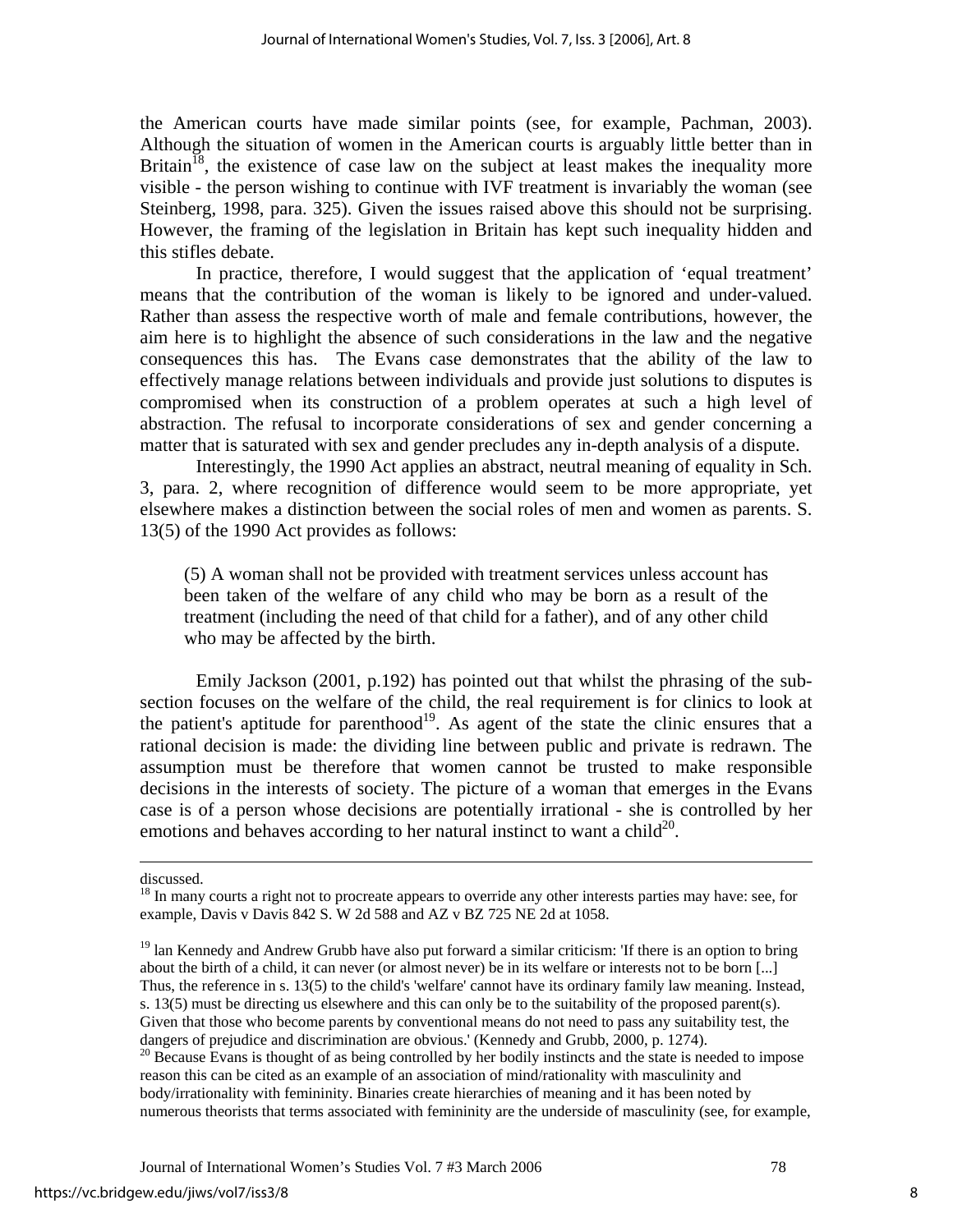Whilst s. 13(5) and Sch. 3, para. 2 can be contrasted in terms of their differing approaches to sex and gender, the reoccurring theme is that women should have less control over the reproductive process than they have with natural conception. The man and the state have greater power in relation to decisions that previously would be left to women alone in respect of body boundaries<sup>21</sup>. The implications of these provisions can only be that the best environment for a child to grow up in is the two-parent family where the child is biologically related to both parents. However, there is no real evidence of this actually being true<sup>22</sup>. There is also no consideration afforded to the woman's views or needs when undergoing treatment.

Having analysed the law and its justifications it can be seen that far from being objective and immune from criticism, the decision was an expression of a particular subjective idea of what the desirable outcome should be. Rather than argue for any particular alternative, the main aim of my comments so far has been to show that there are other ways of conceptualizing embryos and the relative positions of the parties and that this draws into question the correct and legitimate qualities that the decision in the Evans case was felt to possess. This does raise a further question - if the law really is this inconsistent and does not stand up to close analysis, then how does it command so much respect and seem legitimate? The law's authority was particularly noticeable in the Evans case. The decision of Justice Wall was widely felt to be not only legally right, but also ethically and morally correct. In the following paragraphs I will explore this issue further.

#### **Legitimacy of the Law: the operation of discourses**

If the workings of existing legal principles are examined using the work of Michel Foucault on the operation of discourse (Foucault 1998 [1978]), and the subsequent writing of Judith Butler  $(1990, 1993)^{23}$ , it can be seen how they intersect to produce a result that appears natural yet consistently prejudices the interests of women. Firstly, I have already established that the law's decision as to what can and cannot be an object of property is socially determined and does not have a pre-discursive origin. In addition, in legal discourse, the meanings attached to the subject/object distinction ensure that the explicit denial of embryos as objects of property can only be a rejection of the label 'property' and symbolism attached to it. This is because the subject/object dichotomy precludes the existence of a third category, so if an embryo is definitely not a human subject with rights, it can only fall into the property category. From that starting point, the law makers apply certain qualifications to the treatment of body parts (eg that they cannot be sold) but it is very much a piecemeal process reflecting the fact that the law finds it very difficult to incorporate body parts into existing categories. However, in saying that eggs and embryos aren't objects of property the law also avoids entering into debate concerning the nature of the rights and interests the gamete providers have in the

l

Cheah and Grosz, 1996, p. 4).

<span id="page-9-0"></span><sup>&</sup>lt;sup>21</sup> If seeking treatment alone using a sperm donor, the clinic assumes the role of decision-arbiter through s. 13(5). Seeking 'treatment together' on the other hand ensures that the woman's actions are mediated by the man's.

<span id="page-9-1"></span> $22$  See, for example, Lee and Morgan, 2001, p. 164.

<span id="page-9-2"></span><sup>&</sup>lt;sup>23</sup> In *Gender Trouble* Judith Butler attempts to denaturalize the 'heterosexual matrix'. The association of desire with sex and gender reinforces the legitimacy of each concept even though they are distinct. This makes heterosexuality appear coherent and natural (Butler, 1990, p. 22).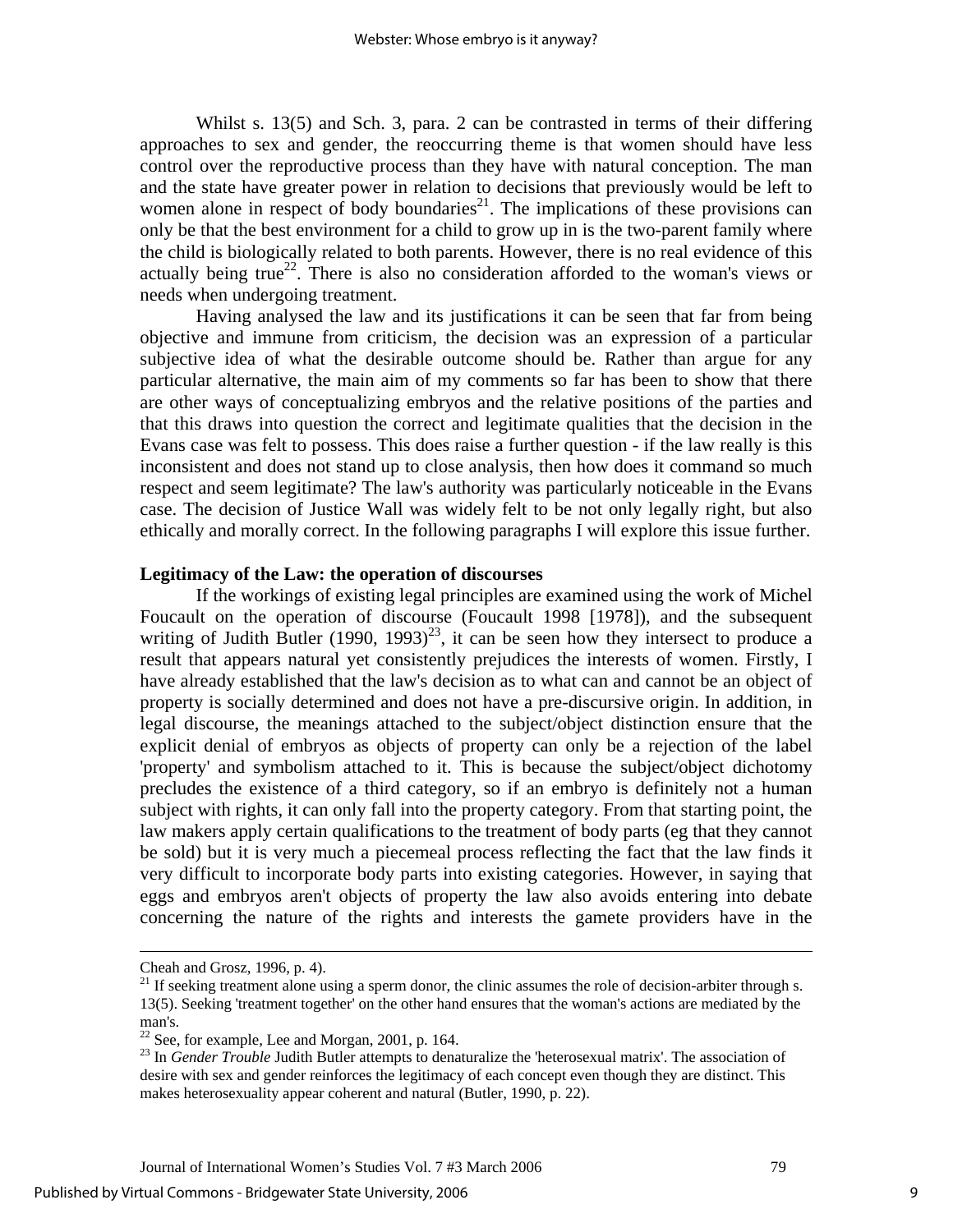embryos. This position is reinforced by a construction of the body and human life as special, natural and outside culture. A final ingredient of 'certainty' enables the law to override the presumption of 'equal' rights over the embryo (reinforced once more by the vagueness of the nature of rights in gametes). The liberal subject and the social family are also employed and are mutually reinforcing yet seemingly distinct in origin: the right of the man not to father a child he does not want should be respected as part of *his autonomy*  and right to self-determination. Any reverse arguments focusing on a potential right to reproduce are weakened by the *social* undesirability of having a child exist in the world that is born to a single mother. Thus the law draws upon several different concepts to reinforce the legitimacy of the outcome. Forcing an association between these supposedly unrelated concepts reinforces their claims to truth in discourse by providing a sense of completeness<sup>24</sup>. Any statement concerning 'what the embryo is' and what the relationships of individuals is has its truth grounded in the full spectrum of nature, culture, familial relations and legal relations. Moreover, I have shown earlier that concepts which are positioned as opposites and unassociated in origin are in fact related and that each concept is socially constructed — none of them have roots in nature. Their division and their appearance of having totally different origins, however, is part of the operation of discursive constructions to produce a legitimate and truthful sounding response.

Broadening the analysis, it can also be seen how other discourses outside law reinforce the legal position. Looking at medicine, for example, the treatment of the patient encourages a gender-blind approach. Couples who go for IVF treatment are considered to be one patient and this is reflected in law. Irma Van Der Ploeg (1995) criticises this, however, and also suggests that the development and use of IVF technology has been in men's interests to the detriment of women - even in cases of male fertility it is the woman's body that is problematized and treated<sup>25</sup>. Focusing on the Evans case, it should be noted that the claimant was not given the option to freeze her eggs at the chosen clinic because the technique was in its infancy and was not provided in most places. However, no-one questioned why the technique was in its infancy, nor why further investment to extend its availability had not been made. The presumed neutrality of a well-respected medical profession ensured that Evans' plight was simply accepted as unavoidable.

Providing a slightly different focus, Charis Cussins (1996) critiques the notion of objectification vs personhood. The imaginary patient is constructed as being a helpless woman who surrenders herself to medicine in order that it may help her become pregnant. Cussins argues that the patient actively participates in her own objectification and she does so in order to bring about desired changes in her identity. The patient, wanting a child, seeks to present herself as a good object of study. In addition, opinions of the women who didn't become pregnant through IVF focused on the mechanics of the body when discussing why the process didn't work. This medical construction of the way things are filters through into legal categories which seek to reflect the 'real'.

<span id="page-10-0"></span> $24$  The association of biological parenthood with social parenting, for example, strengthens the appearance of the traditional family as the natural and best environment for bringing up children.

<span id="page-10-1"></span><sup>&</sup>lt;sup>25</sup> Van der Ploeg notes that 'Conceiving of the couple as an organic or a functional unit, even if only temporarily and for pragmatic therapeutic purposes, has the effect of rendering invisible the asymmetrical positioning of women and men'. (Van der Ploeg, 1995, p. 465).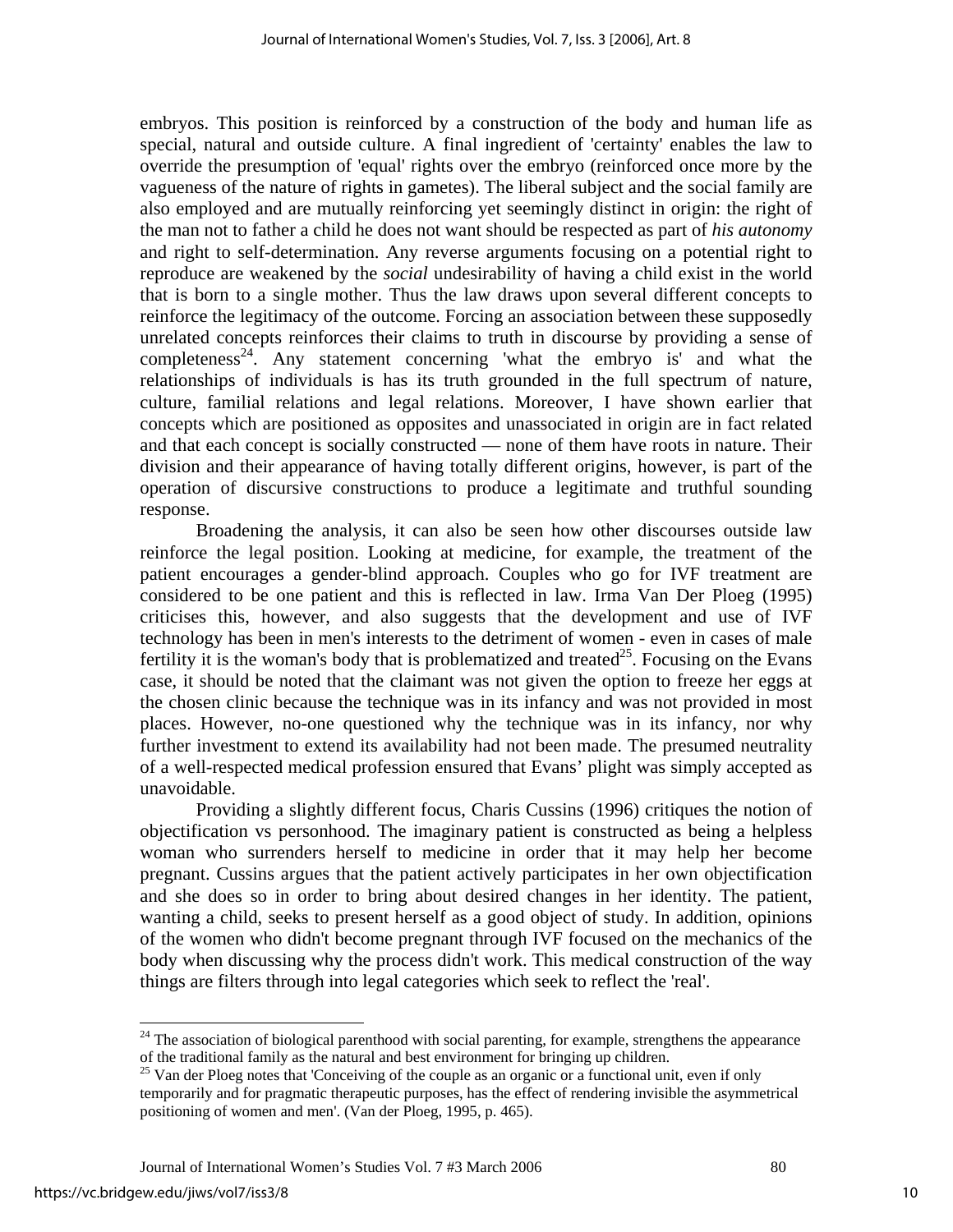The constructions of identities of women featuring in IVF cases is also informative in this regard. Using Judith Butler's work on performativity<sup>26</sup>, Kirsty Keywood (2000) discusses the case of Diane Blood. Diane Blood sought to be inseminated with her dead husband's sperm, but the Human Fertilisation and Embryology Authority claimed that this would be in breach of s 4(1) of the 1990 Act, which required written consent to treatment. The husband had been in a coma at the time the sperm was collected so had not given his consent. Keywood argues that the construction of Diane Blood's identity in the case positioned her as a socially ideal mother, reinforcing the normalising heterosexual effects of the 1990  $Act^{27}$ . However, any such identity is an approximation, a performative. Applying this analysis to the Evans case, it can be seen that the parties involved were performing<sup>28</sup> different gender roles. Evans was very much a victim of circumstance. She had the role of unfortunate woman who was desperate to have a child. In this way, the law's treatment of the case looks fair because it seems to reflect a 'reality' - the woman's position can be much sympathised with but her views are based on the irrational. That the woman has actively participated in this construction lends it legitimacy.

The role of the image is also another example of a reinforcing discourse but the visual has a particular strength in its assertions of what is real and natural - the existence of something cannot be more strongly affirmed than by the fact that it can be seen. However, again the meanings ascribed to what is seen are constructed. Moreover, scientific advances have enabled us to see parts of the body that have not always been visible. The choice of image arises from cultural values and images are used to support particular arguments concerning the nature of life. Although images were not directly relied upon in the Evans case, I would suggest that they contributed to the widespread public acceptance of the decision as morally correct. The visual image given to embryos reinforces the correctness of the decision to treat them as objects, distinct from the originating subject and not forms of human life. Artificial insemination in the laboratory, moreover, has been filmed under the microscope thus reinforcing the procedure as a medical phenomenon that is detached from culture. These images are routinely projected in the process of debate on such technologies. The abortion debate, on the other hand, contends with images of the foetus in the womb, scans clearly showing how the foetus can be seen as a human being<sup>29</sup>. Thus it can be seen how the image can be used as an

<span id="page-11-0"></span> $26$  Butler's analysis separates sex from gender using a Foucauldian approach to the workings of discourse: 'If gender is the cultural meaning that the sexed body assumes, then a gender cannot be said to follow from a sex in any one way', (Butler, 1990, p. 6). Once the 'natural' association of sex and gender is deconstructed, Butler describes how gender is performed using drag as a metaphor (Butler 1990, p. 137).

<span id="page-11-1"></span><sup>&</sup>lt;sup>27</sup> According to Keywood the identity approximated by Diane Blood can be seen as transgressive: 'Diane Blood's viability as a *Madonna minus child* is not an immutable feature of her female identity but is instead premised on a series of fictions. She is not infertile. She does not have a husband. She does not have a male partner. Indeed, the very availability of her husband's sperm is, arguably, the result of an act of violence in which she was complicit' (Keywood, 2000, p. 330).

<span id="page-11-2"></span><sup>&</sup>lt;sup>28</sup> These performatives are not voluntary, but are rather how the subject attains meaning in discourse and comes into existence (Butler, 1993, p. x).

<span id="page-11-3"></span> $29$  Sarah Franklin, for example, notes that 'the convergence between the scientific discourse of "fetology" and the visual discourse of fetal autonomy produces a specific construction of fetal personhood which has proved highly compatible with the strategy of contemporary anti-abortionists' (Franklin, 1997, p. 489). Linda Birke (1999, p. 163) notes how visualising the foetus as a separate entity is made possible by not just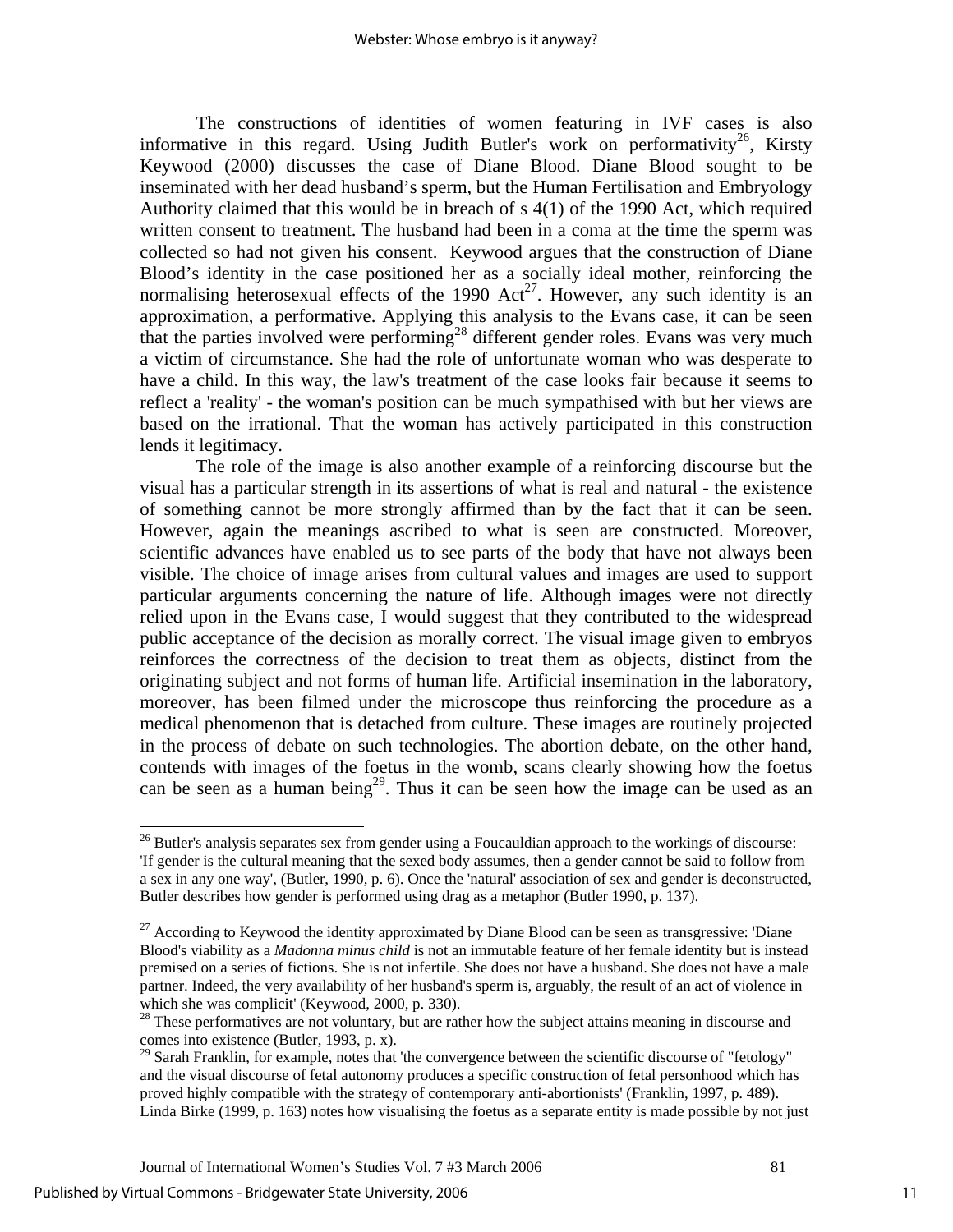appellation of the thing itself.

#### **What are the alternatives?**

The main purpose of this essay has been to critique the existing law but for the purposes of providing a more complete analysis it is necessary to introduce a discussion on some of the alternatives to the current position.

Another possible way of conceptualising reproductive technologies would be to say that the laboratory is standing in for the woman's body in the process of conceiving. If the process is thought of in this way, we do not lose sight of the different social, cultural and bodily investment in the embryo. Following a radical feminist path it could be said that the woman should have a greater say over the fate of the embryo because she has undergone more suffering in the course of IVF treatment in the invasion of her body. Additionally, the social and cultural consequences of not becoming a mother are different to the consequences of not becoming a father and therefore cannot be treated on an equal, gender-blind footing. Anticipating a possible criticism that it is unfair to the male participant, it could be argued that such an alternative does not render the man's opinions to be irrelevant. It merely requires him to be sure that he wants to be a father and places the point of irrevocable consent at an earlier stage. Following the importance afforded to bodily integrity it could alternatively be argued that as the woman only agreed to be invaded for the purposes of pursuing an opportunity to have a child, the fact that the male gamete provider changes his mind should render the interference with her bodily integrity unlawful.

To a large extent the above alternatives operate according to the same logic as the current law - the point of irrevocable consent moving on a continuum according to current social values in the first example, and acceptance of the liberal legal subject in both examples. In this respect the alternatives can be seen as pragmatic developments that seek to emphasise the contribution of women. As such, they derive no greater conceptual legitimacy than the current law and they are open to similar criticisms. For example, the presumption that a woman's investment is always greater than the man's can be accused of determinism and may be seen to favour women's views at the expense of men's. Furthermore, they reassert the importance of bodily integrity, for which there is no natural justification. However, they also illustrate how other ways of constructing disputes and solutions can start to be explored once the current law's moral authority is weakened. Although the suggested alternatives seem to involve only minor adjustments to the current law, they also allow more fundamental changes to occur. For instance, the extension of the body to include space that is outside the embodied subject should not be understated in its significance. It signifies a transgression of body vs machine and calls into question the boundaries of the human $30$ .

Some feminist theorists (see, in particular, Nedelsky, 1991) have argued that generally a change of focus, terminology and metaphors is needed in order to explore alternative constructions of legal personality. If focus is placed on the interconnectedness of subjects instead of thinking of isolated and autonomous beings whose boundaries need

the photographs, but by our prior conception of the inner space of the body.

<span id="page-12-0"></span><sup>&</sup>lt;sup>30</sup> Similarities can be seen here with Donna Haraway's model of a cyborg and related ideas of prosthesis (Haraway, 1997).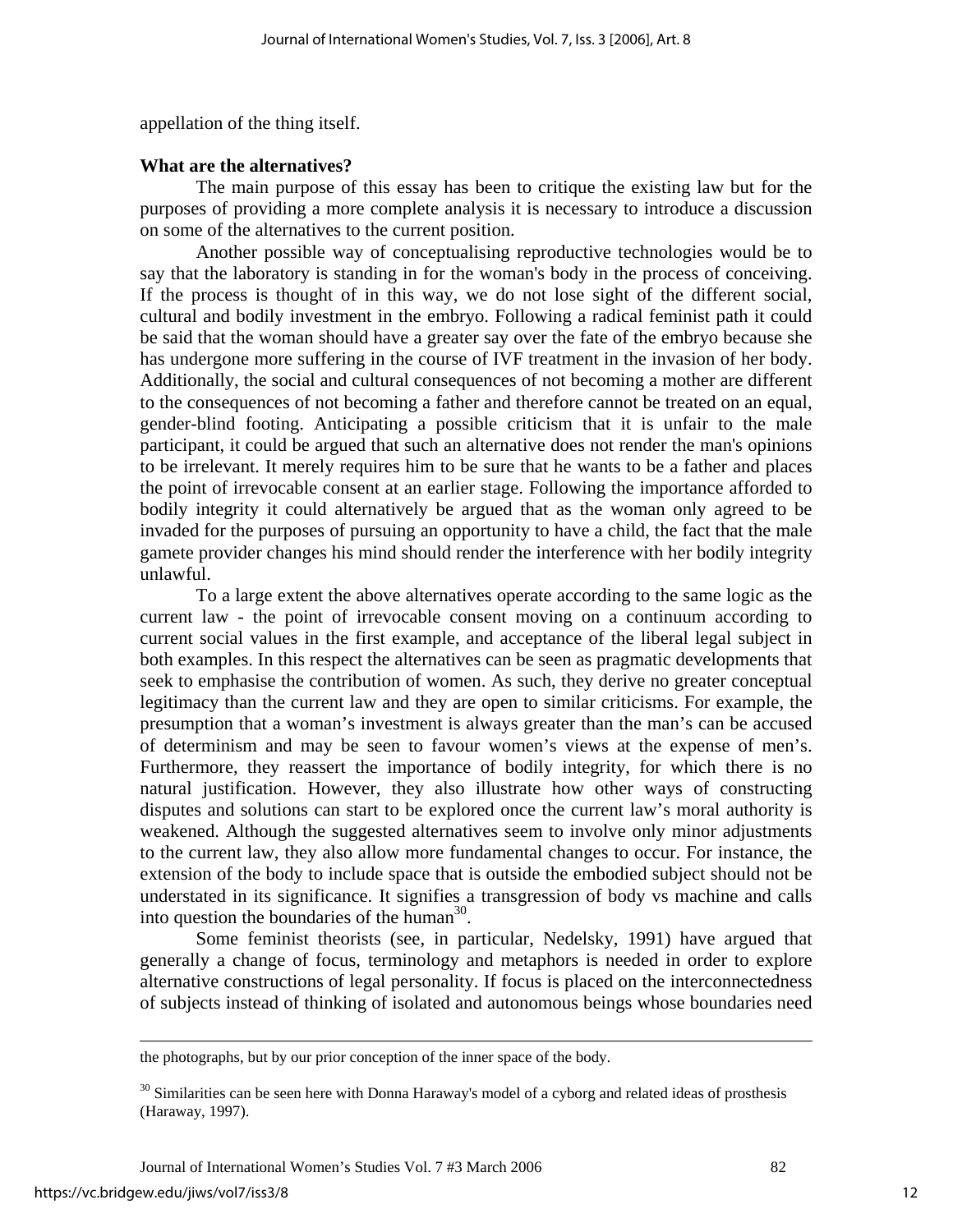protecting, then we are more likely to reach a satisfactory approach to constructing human relations. The capacity of such values to achieve a better way of organising and categorising human relations can really only start to be assessed once they are reflected in law. However, as a critique of the current position, it can be seen that the subject/object dichotomy and language surrounding approaches to reproductive technologies could encourage an overly confrontational way of dealing with disputes.

Emily Jackson's position is that regulation surrounding reproductive technologies should be facilitative and respect autonomy: there should be no interference with the right of an individual to have control over their reproductive capacity (Jackson,  $2001$ )<sup>31</sup>. This approach can be seen to advocate a loosening of the social and moral control over reproduction in that it would not require consideration of the need for a father and it would allow greater access to services. Jackson's project is very much to criticise the moral imperative integrated into the legislation and it is her aim to open up the possibilities to new forms of social parenthood. Her ideas relating to autonomy, however, seem to be geared towards potential users of donated gametes or other such similar situations. How her concept of autonomy would cope with disagreements between individuals is not really discussed. In this respect her analysis is incomplete - the law has a major role in managing relationships between individuals and reproduction necessarily involves the participation of more than one person. Nevertheless, it can be seen how a more facilitative approach as advocated by Jackson can be of use in enabling fairer decisions to be made in resolving disputes and perhaps even a way of preventing such disputes occurring. In the case of Evans, for example, if the model of a single parent family was not so badly thought of then the claimants' case would have appeared stronger. In addition, perhaps if the social obligation of parenthood was not so attached to biology, the defendants would have felt less strongly about the fate of the embryos. This is not just to say that Evans should have been able to release her partner from the obligations imposed by the Child Support Act 1991. Evans too would not have attached so much importance to the embryos if other forms of social parenting were on equal footing with biological connection. The whole issue of biological parenthood could become less important in the structure of familial relations and this would open up parenting options for both men and women, making it less likely for disputes to occur.

## **Conclusion**

 $\overline{\phantom{a}}$ 

In this essay I have analysed the relevant law and its justifications for the purpose of showing that, although the outcome of the Evans case seemed legitimate and neutral, the law's effects in this area can be seen to favour mens' interests over womens'. Space has prevented me from examining all constructions employed in the case but I would suggest that my argument is also applicable to the human rights and promissory estoppel submissions $32$ .

<span id="page-13-0"></span> $31$  By 'autonomy' however, Jackson is not referring to the usual meaning given to the word. She instead prefers a relational approach advocated by Nedelsky (1991) and rejects the idea that 'autonomy' necessarily means self-interest vs. collective interest. As relational beings our decisions will be informed by considerations of social, economic and psychological relationships (Jackson, 2001, pp. 1-10).

<span id="page-13-1"></span> $32$  The personality relied upon in rights discourse, for example, appeals to the higher status of human life and also employs the subject/object distinction. The exclusion of promissory estoppel by the 1990 Act would also be justified on the lines that the special status afforded to human life and the right of an individual not to reproduce override any claims to reliance on something said by the defendant.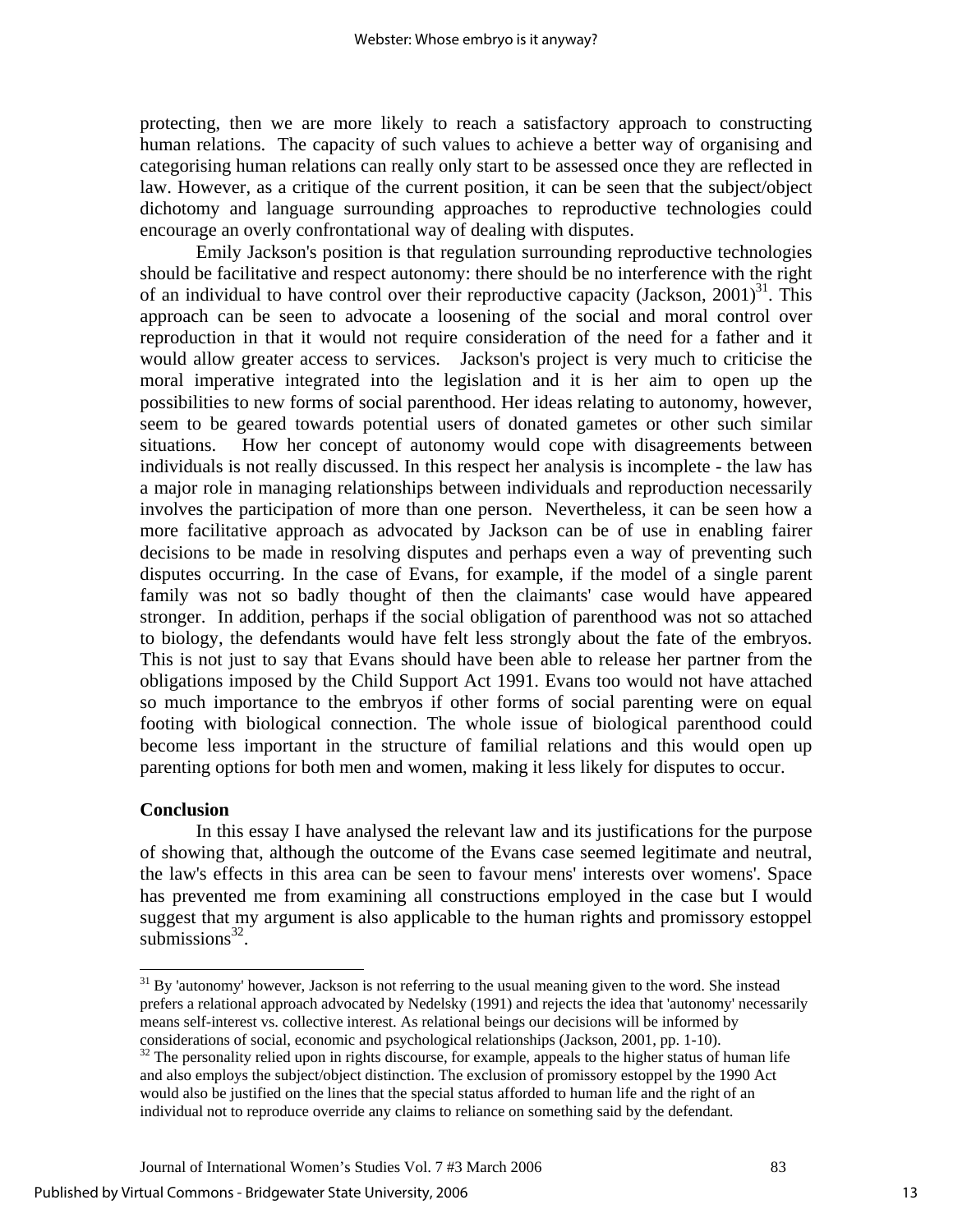My analysis in this essay has used a Foucauldian approach concerning the operation of discourses. To conclude however, it is appropriate to look at the limitations of recent theoretical development that has taken its cue from Foucault. Foucault (1991 [1977]) identifies the body as a site of cultural inscription that is regulated and disciplined by systems of knowledge. He sees power as fluid, constantly shifting in the workings of discourse. Using the example of homosexuality he asserts that the condemnation of homosexuality also enables resistance to occur:

'[it made] possible the formation of a "reverse" discourse: homosexuality began to speak in its own behalf, to demand that its legitimacy or "naturality" be acknowledged, often in the same vocabulary, using the same categories by which it was medically disqualified.' (Foucault, 1998 [1978], p 101)

Developing from Foucault's thoughts on reverse discourse, queer theory has been variously employed as a means of transgressing dominant binaries. We cannot escape universalising notions based on dichotomies because they are present in language, but an understanding of the workings of discourses allows us to manipulate the path of discourse, and transgress dominant ways of seeing by redefining terms. However, I would submit that many of the recent theoretical writings that focus on the body have fallen into the trap of dichotomising the body and the outside. Of direct relevance to my arguments concerning the conceptualisation of the embryo, much focus on the body investigates the way in which the body can be moulded<sup>33</sup>. Comparatively little attention has been paid to the limits of the body and what constitutes the body<sup>34</sup>. The collective effect of these writings is an implicit acceptance of the different meanings ascribed to body parts as objects as opposed to the body as part of the subject and this reinforces the law's treatment of embryos as natural. Work on the 'lived body' (eg. Grosz, 1994, pp. 86- 111) which seeks to transcend the binary of mind/body falls into similar dichotomisation of body and the outside. This should perhaps not be surprising given that until recently the only matter leaving the body was either expelled or willingly given away. IVF can thus be seen to present a challenge to the way in which bodies are defined and theorised.

#### **Bibliography**

AZ v BZ 725 NE 2d.

Brook, Barbara, 1999, 'Performance and Spectacle' in *Feminist Perspectives on the Body*, London: Longman, pp. 111-35.

Butler, Judith, 1990, *Gender Trouble: Feminism and the Subversion of Identity*, New

Bainham, Andrew, Sclater, Shelley, Richards, Martin (Eds.), 2002 *Body Lore and Laws*  Oxford: Hart Publishing.

Birke, Linda, 1999, *Feminism and the Biological Body,* Edinburgh: Edinburgh University Press.

<span id="page-14-0"></span> $33$  Barbara Brook provides a good summary of some of the areas of exploration including body building, anorexia and foot-binding in China (Brook, 1999. pp. 111-35)

<span id="page-14-1"></span><sup>&</sup>lt;sup>34</sup> This is not to say that work does not exist or that the issue of body boundaries has gone unnoticed. Both Judith Butler's and Donna Haraway's work, for example, deal with the permeability of bodies and the constitution of bodies. My point, rather, is that the beginning and end of the body as signifier of the embodied subject still holds great force in present systems of meaning and that this is reinforced by repetitive use of traditional, liberal meanings of 'the body'.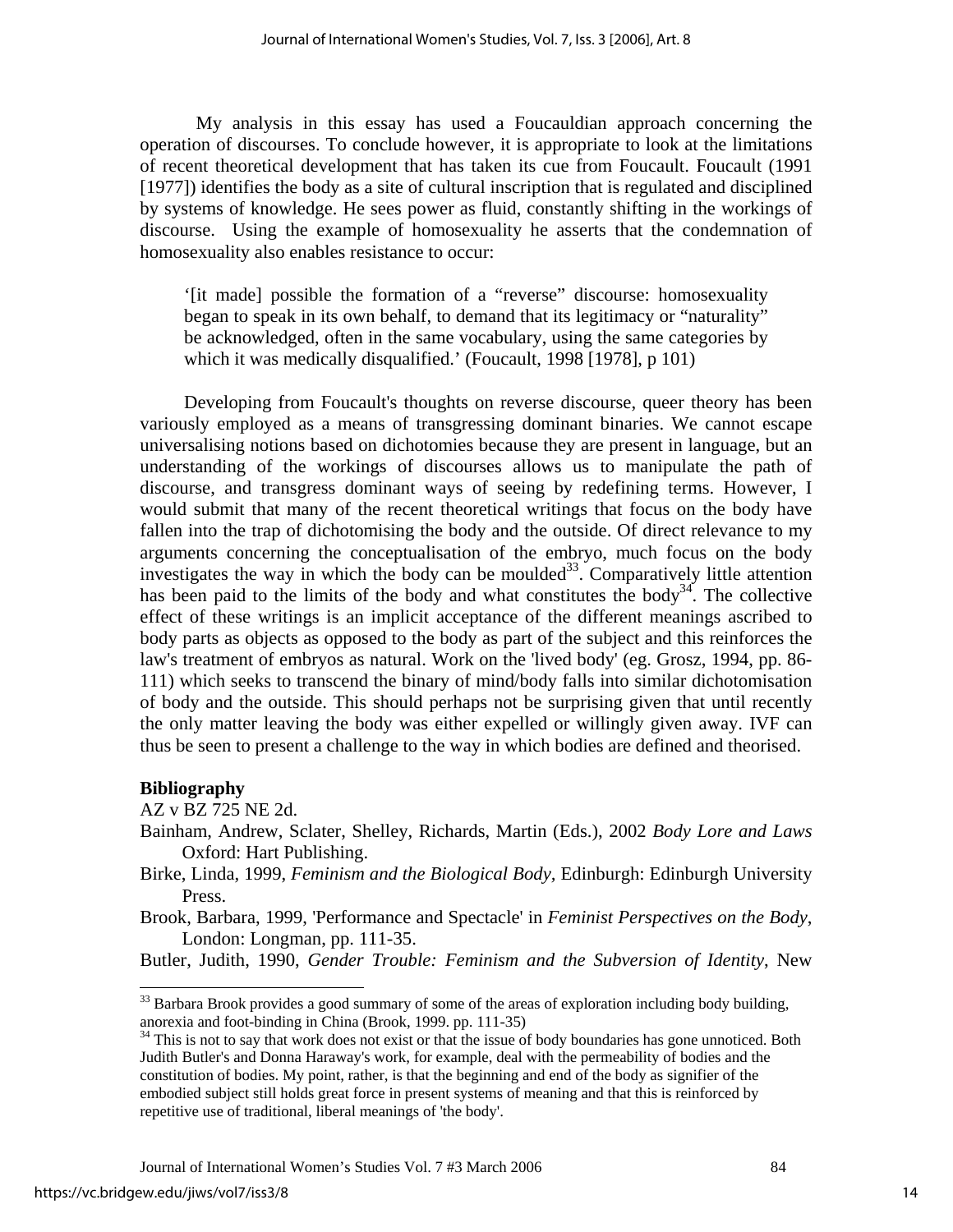York: Routledge.

- Butler, Judith, 1993, *Bodies that Matter: On the Discursive Limits of Sex,* London: Routledge.
- Cheah, Pheng and Grosz, Elizabeth, 1996, 'The Body of Law: Notes Toward a Theory of Corporeal Justice' in *Thinking Through the Body of the Law*, Sydney: Allen and Unwin, pp. 2-25.
- Cussins, Charis, 1996, 'Ontological Choreography: Agency through Objectification in Infertility Clinics', *Social Studies of Science*, 26(3) (Aug 1996): 575-610.
- Davies, Margaret, 1994, 'Feminist Appropriations: Law, Property and Personality', *Social & Legal Studies,* 3 (1994) 365-91.
- Davies, Margaret, 1999, 'Queer Property, Queer Persons: Self-Ownership and Beyond', *Social & Legal Studies,* 8(3) (1999), 327-52.
- Davies, Margaret and Naffine, Ngaire, 2001, *Are Persons Property? Legal Debates about Property and Personality*, Aldershot: Dartmouth Publishing.
- Davies v Davies 842 S. W 2d 588.
- Derrida, Jacques, 1976, *Of Grammatologie,* Baltimore: John Hopkins University Press.
- Derrida, Jacques, 1978, *Writing and Difference,* London: Routledge.
- Evans v Amicus Healthcare [2003] EWHC 2161 (Fam).
- Foucault, Michel, 1991, *Discipline and Punish: The Birth of the Prison* (Harmondsworth: Penguin, 1991 reprint) (first published 1977).
- Foucault, Michel, 1998, *The History of Sexuality, Vol. 1: The Will to Knowledge*  (London: Penguin, 1998 reprint) (first published as *The History of Sexuality: An Introduction* in 1978).
- Franklin, Sarah, 1997, 'Fetal Fascinations: New Dimensions to the Medical-Scientific Construction of Fetal Personhood' in Sandra Kemp and Judith Squires, (eds.), *Feminisms*, Oxford: Oxford University Press, pp. 487-91.
- Grosz, Elizabeth, 1994, *Volatile Bodies: Toward a Corporeal Feminism*, Indiana: Indiana University Press.
- Haraway, Donna, 1997, 'A Manifesto for Cyborgs: Science, Technology, and Socialist Feminism in the 1980s' in Sandra Kemp and Judith Squires (eds.), *Feminisms*, Oxford: Oxford University Press, pp. 474-82.

Hyde, Alan, 1997, *Bodies of Law*, Princeton: NJ, Princeton University Press.

- Jackson, Emily, 2001, *Regulating Reproduction: Law, Technology and Autonomy*, Oxford: Hart Publishing.
- Keywood, Kirsty, 2000, 'More than a Woman? Embodiment and Sexual Difference in Medical Law', *Feminist Legal Studies,* 8 (2000), 319-42.
- Kennedy, lan and Grubb, Andrew, 2000, 'Medically Assisted Reproduction' in *Medical Law* ( $3<sup>rd</sup>$  Edition), London: Butterworths, pp. 1211-1404.
- Lee, Robert and Morgan, Derek, 2001, *Human Fertilisation & Embryology: Regulating the Reproductive Revolution*, London: Blackstone Press.
- Locke, John, 1690, *Two Treatises of Government, Second Treatise,* ch V.
- Morgan, Derek, 2001, *Issues in Medical Law and Ethics*, London: Cavendish Publishing.
- Nedelsky, Jennifer, 1991, 'Law, Boundaries, and the Bounded Self' in R. Post (ed.) *Law and the Order of Culture*, Berkeley: University of California Press, pp. 162-89.
- Pachman, Tracey S, 2003, 'Disputes Over Frozen Preembryos & the "Right not to be a